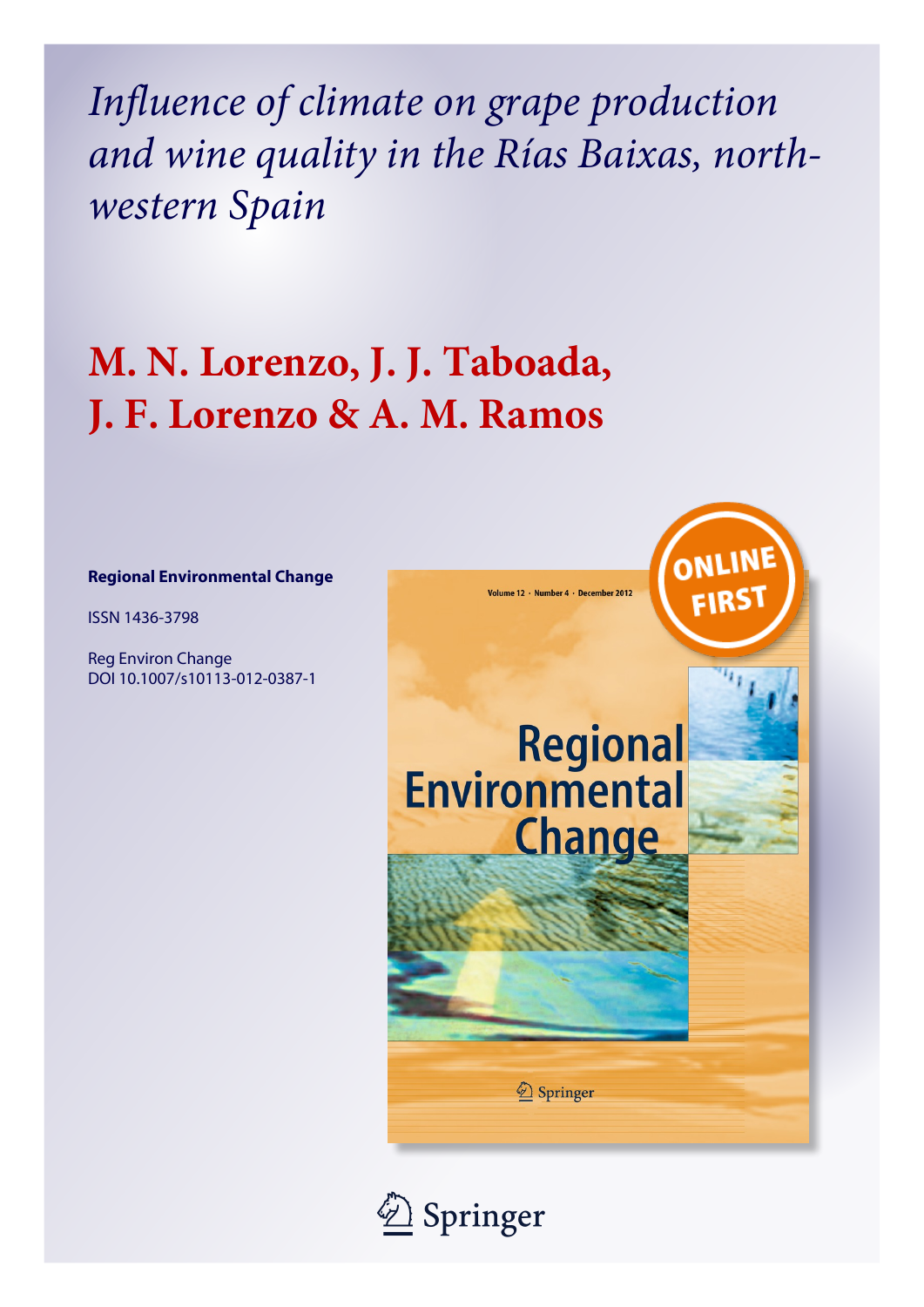**Your article is protected by copyright and all rights are held exclusively by Springer-Verlag Berlin Heidelberg. This e-offprint is for personal use only and shall not be selfarchived in electronic repositories. If you wish to self-archive your work, please use the accepted author's version for posting to your own website or your institution's repository. You may further deposit the accepted author's version on a funder's repository at a funder's request, provided it is not made publicly available until 12 months after publication.**

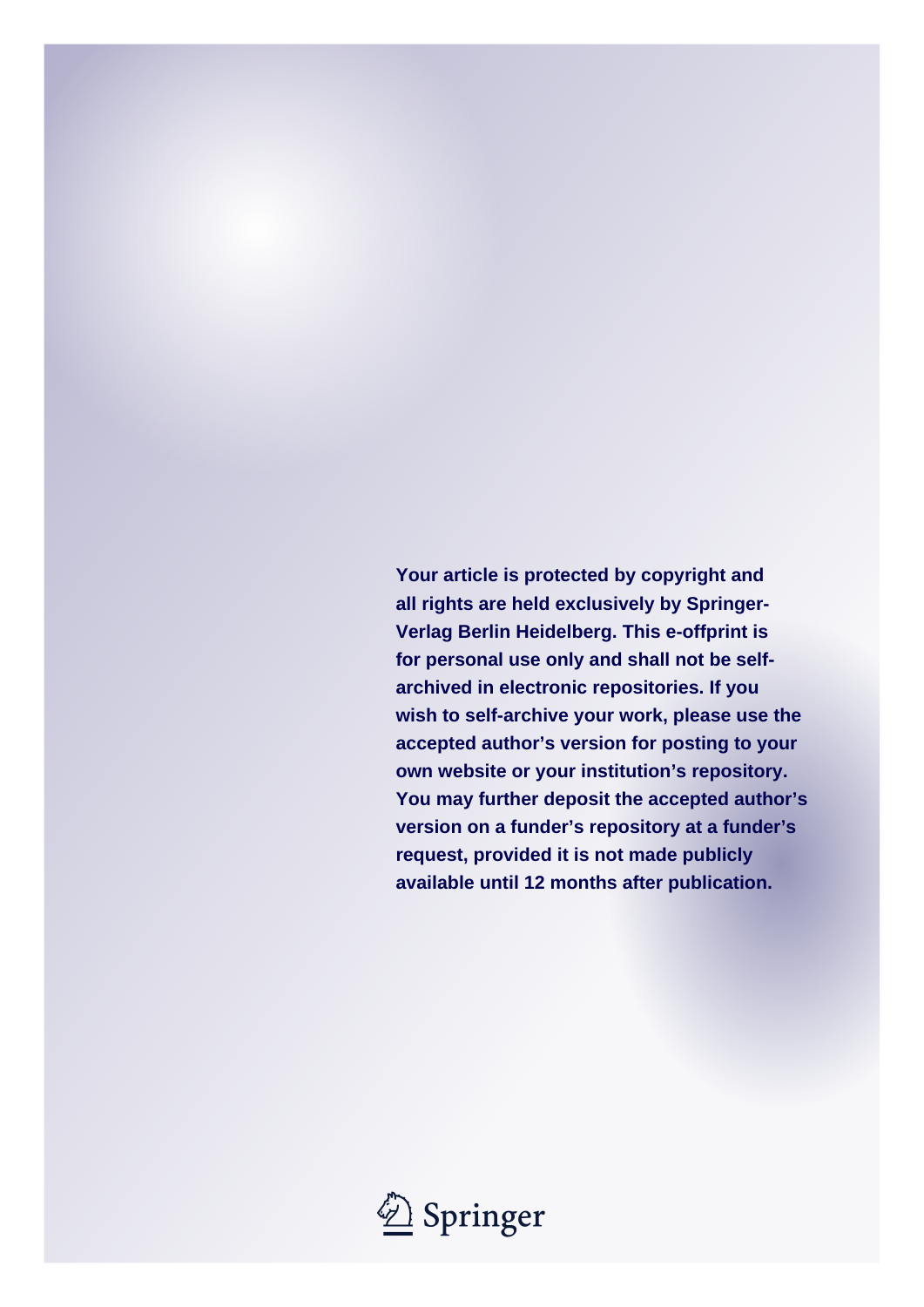ORIGINAL ARTICLE

# Influence of climate on grape production and wine quality in the Rías Baixas, north-western Spain

M. N. Lorenzo • J. J. Taboada • J. F. Lorenzo • A. M. Ramos

Received: 18 June 2012 / Accepted: 1 December 2012 - Springer-Verlag Berlin Heidelberg 2012

Abstract Climate exerts an important role on grape production and wine quality. For one of the main areas protected under the denomination of origin Rı´as Baixas, in Galicia, Spain, we explore the relationships among grape production, wine quality, rainfall and temperature for the period 1987–2005. The influence of climatic variability was analysed in terms of the relationship between the productivity of the grapevines and the main meteorological teleconnection patterns affecting the North Atlantic region. We also investigate the daily variation in atmospheric circulation through the study of the influence of weather types derived using an automated daily classification. We consider three bioclimatic indices for viticultural zoning, Winkler and Huglin, and the hydrothermic index of Branas, Bernon and Levadoux. While significant trends were identified in the Winkler and Huglin indices, there were no significant trends in the Branas, Bernon and Levadoux index, for the period 1958–2005. For the coming decades, using the scenario A1B evaluated by the regional climate models used in the ENSEMBLES project, the positive trends of Winkler and Huglin indices continue, while Branas, Bernon and Levadoux implies a negative trend. In

M. N. Lorenzo ( $\boxtimes$ )  $\cdot$  J. F. Lorenzo  $\cdot$  A. M. Ramos EPhysLab, Facultade de Ciencias, Universidade de Vigo, Campus As Lagoas s/n, Ourense, Spain e-mail: nlorenzo@uvigo.es URL: http://ephyslab.uvigo.es

J. J. Taboada MeteoGalicia, Xunta de Galicia, Santiago de Compostela, Spain

A. M. Ramos Instituto Dom Luiz, Faculdade de Ciencias, Universidade de Lisboa, Lisbon, Portugal

all cases, these trends induce significant changes in the viticulture of the region.

Keywords Viticulture · Rías Baixas · Climate variability - Teleconnection patterns - Synoptic classification - Winkler index - Huglin index - Hydrothermic index of Branas · Bernon and Levadoux · Climate change

#### Introduction

The style of wine produced in a region is a result of the baseline climate, while the climatic variability determines differences in the quality of the vintage. The economics of a viticultural region are driven by the quality rating assigned to each year's vintage (de Blij [1983](#page-11-0)). As a result, the production and quality of wines is likely to be affected by changes in meteorological and climatic conditions. Wine grapes require a very specific set of climatic conditions; they need a mean temperature of between 12 and 22  $\degree$ C during the growing season (Jones [2006\)](#page-11-0). The local and regional atmospheric changes that result from global climate change could have a significant effect on grapevine phenology, grape production and wine quality.

During the past few decades, the impacts of meteorology and climate on wine quantity and quality have been the subject of extensive studies undertaken in many different parts of the world. The influence of climatic variability and of recent trends in the climate in different parts of Europe has been examined by Jones et al. [\(2005a](#page-11-0)) and Santos et al. [\(2012](#page-11-0)). Moreover, some studies centred on specific areas such as Alsace, the Northeast of Spain, Douro and Bordeaux have also been published in recent years (Duchêne and Schneider [2005;](#page-11-0) Ramos et al. [2008;](#page-11-0) Camps and Ramos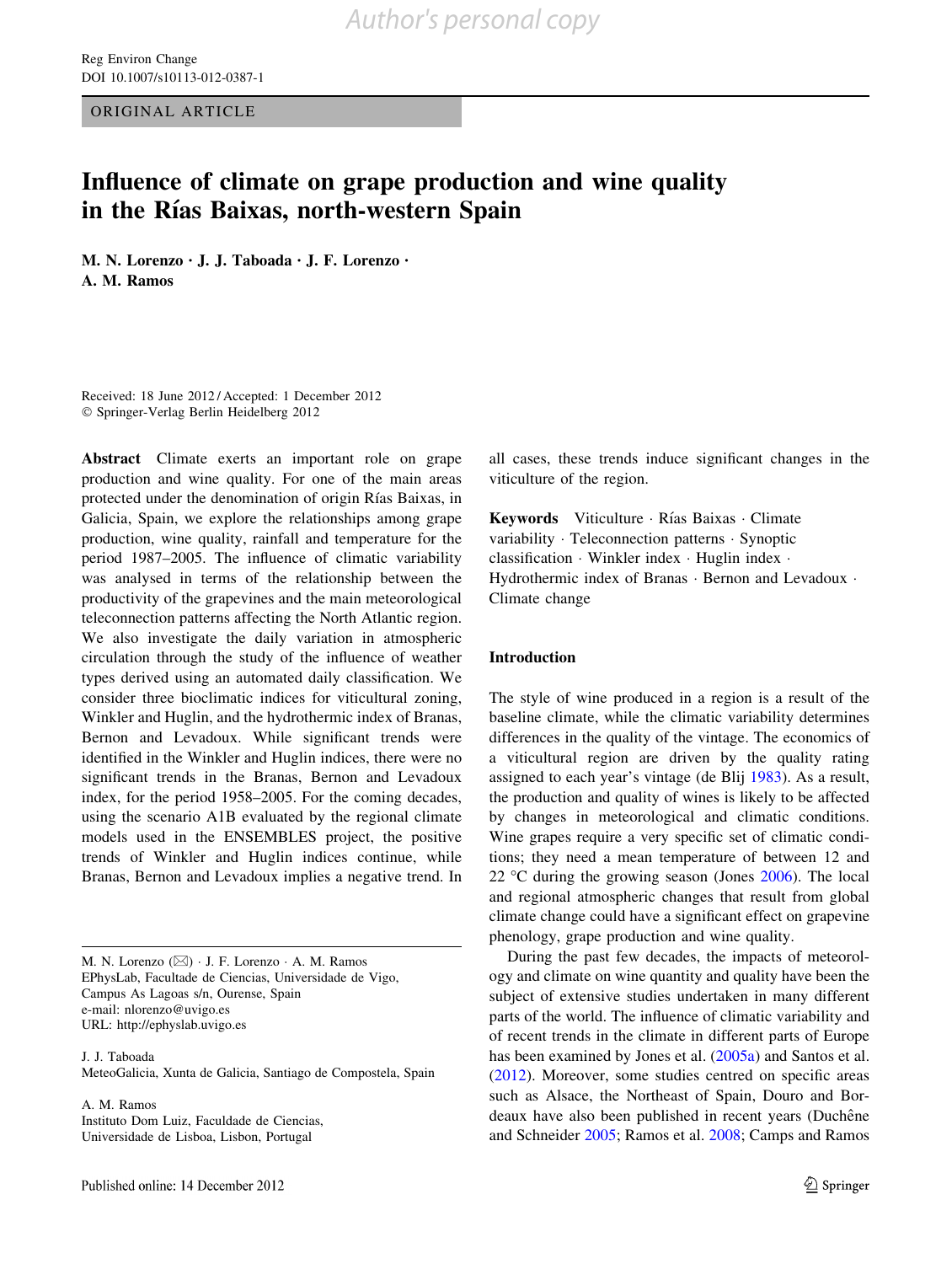[2010,](#page-10-0) [2011;](#page-10-0) Santos et al. [2011;](#page-11-0) Gouveia et al. [2011](#page-11-0)). Climate change and its relationship with viticulture has also been a topic of interest (Jones et al. [2005b](#page-11-0); Camps and Ramos [2010](#page-10-0); Schultz and Jones [2010\)](#page-11-0).

The northwest part of the Iberian Peninsula is a very productive winegrowing area, with some areas having denominations of origin (DO). The main aim of the present work is to investigate the influence of climate on viticulture in one of those areas, namely the Rías Baixas, which plays an important role in the economic production and culture of Galicia. Grapes and wine have been produced for a long time in this area, and the history of the DO Rías Baixas begins in 1980. It includes areas near the coast, at altitudes below 300 m, and generally in river valleys. The climate is characterised by mild temperatures; precipitation is common throughout the year, with a minimum in summer.

The interannual variability of rainfall and temperature at these latitudes can be characterised using different patterns of teleconnection that reflect climatic modes of oscillation. Several authors (Zorita et al. [1992](#page-11-0), Rodó et al. [1997](#page-11-0), Esteban-Parra et al. [1998\)](#page-11-0) have investigated the relationship between rainfall and the most significant pattern of variability in the North Atlantic, known as the North Atlantic Oscillation (NAO; Wallace and Gutzler [1981\)](#page-11-0). In addition, Rodríguez-Puebla et al. [\(1998\)](#page-11-0) identified four regional regimes of precipitation over a monthly time scale in the Iberian Peninsula (IP), each associated with one of the following four large-scale atmospheric modes: North Atlantic Oscillation (NAO), East Atlantic (EA), Southern Oscillation Index (SOI) and Scandinavia (SCA). In our study area, different authors have previously shown the influence of more than one pattern of teleconnection on the variability of winter precipitation (Lorenzo and Taboada [2005;](#page-11-0) deCastro et al. [2006\)](#page-11-0). In particular, NAO, EA, EA/WR (East Atlantic/Western Russia) and SCA are the main modes that may be used to explain this variability. Therefore, apart from the direct influence of temperature and rainfall on grape production and wine quality, the relationship between viticulture and the index that characterises each pattern of teleconnection can also be explored.

While the influence of climate on the different phenological stages of the grape is an important subject, it has also been established that the influence of daily variations in the weather can also have an influence on grape production and wine quality. In order to account for these dayto-day variations, it is possible to use an objective, automated classification of the daily patterns of circulation. The wide range of applicability of this classification in climatology, biometeorology, atmospheric physics and chemistry makes it a useful tool for investigating day-to-day meteorological variations (Jones et al. [1993](#page-11-0); Trigo and DaCamara [2000](#page-11-0); Goodess and Palutikof [1998\)](#page-11-0). We herein use an automated classification of weather types recently published for the region of interest (Lorenzo et al. [2008\)](#page-11-0).

Different bioclimatic indices calculated using variables such as temperature and rainfall, but also insolation or frost, are commonly taken into account in viticultural zoning. We use three different indices here, namely the Winkler index and the Huglin index, both of which take into account the heat accumulated during the growing season, and the hydrothermic index of Branas, Bernon and Levadoux, which combines the rate of precipitation and temperature, and is used to determine the possibility of attack by mildew.

The objective of this work was to study the influence of several climatic variables, on the different phenological stages of grape production and on wine quality in Rías Baixas. In a first step, the influence of rainfall, temperature, teleconnection pattern and frequency of weather types on grape production and wine quality is analysed. Furthermore, the evolution of different bioclimatic indices is evaluated for present and future climates.

#### Data and methods

The Denomination of Origin of Rías Baixas covers a number of areas located in south west Galicia, all of which share some common physical characteristics and produce wines of international renown among Spanish wines. The terrain of Galicia is varied and complex. Located in the northwestern corner of the IP (Fig. [1](#page-4-0)), Galicia lies in the North Atlantic-European (NAE) sector, which is characterised by the passage of cold fronts associated with lows that travel across the north Atlantic, mainly in autumn and winter, and tend to cause heavy rainfall. Spring is a season of transition, when the fronts associated with these lows tend to be displaced northwards, resulting in a lower rainfall than that seen in autumn and winter. Summer is characterised by areas of high pressure that frequently produce settled conditions over the north of the IP. The region of Rías Baixas generally lies at altitudes below 300 m, near the sea and the mouths of some rivers, which determines the climatic characteristics related to the oceanic influence. This area has an Atlantic climate with a mean annual temperature of about  $15^{\circ}$ C and an annual rainfall of about 1,600 mm, well distributed along the year and with a decrease in summer months. However, the strong seasonal contrasts in climate imply that the daily changes in atmospheric conditions have an important role in determining the phenology of the plants that grow in this region (Jones and Davis [2000](#page-11-0)).

Data for grape yields in Rías Baixas, and the vintage ratings for 1987–2009, were retrieved from the website of the Denomination of Origin (<http://doriasbaixas.com>). Ratings are based on a single blind tasting of the individual varietals by a panel of experts. Categorisation is awarded on a scale of one to five (exceptional to bad).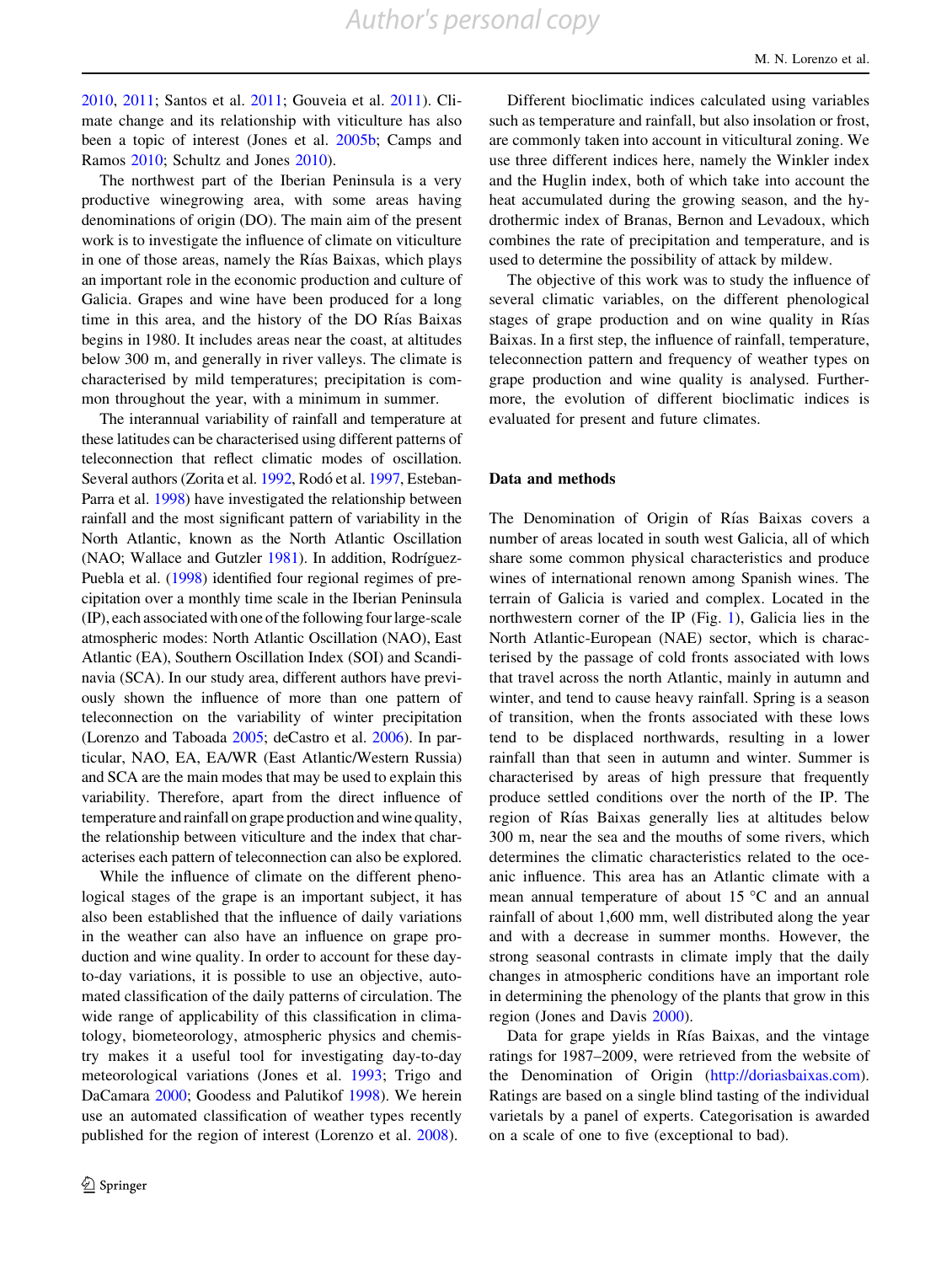## <span id="page-4-0"></span>Influence of climate on grape production and wine quality

Fig. 1 Location of the study area and location of meteorological stations used in the analysis. The shaded areas correspond to the DO Rias Baixas



Data on the occurrence of the different phenological stages in Rías Baixas were obtained from Jones et al. [\(2005a\)](#page-11-0). The phenological data contained therein for the region do not show any significant changes, and therefore, we assumed that their phenological records are appropriated for our study. The first stage is the inactive or dormant stage, which occurs during the winter between October and April. We did not consider this stage in our study due to the negligible influence of temperature at this time (known as latency, in which the static mass of the vine remains largely indifferent to changes in temperature), except for exceptional cases of intense frost. However, in this area, the winters are characterised by mild temperatures. The budbreak stage occurs usually between April and June and refers to the dates when sprouting begins. These are the first signs of growth. Then comes the bloom stage. This stage occurs between June and mid-August. Finally, the véraison stage occurs between mid-August and late September. During this period, fruits begin to enlarge, and they later change colour from green to yellowish in white grapes and to purple in black grapes.

For weather conditions, we used data from the Spanish Meteorological Agency (AEMET) together with data obtained from the stations of the regional government of Galicia under the control of MeteoGalicia. We chose three different stations located in the main subregions of wine production in the area of Rı´as Baixas (Ponteareas-Canedo, O Rosal and Ribadumia; see Fig. 1). Due to the short periods of the data available at these meteorological stations (18 or 19 years), data from the station at Lourizán were also considered, in order to provide a more robust indication of the trends in the climate. Lourizán is a meteorological station at which data are available for the period 1958–2005; these data represent the climatological characteristics of the region of Rı´as Baixas. The data from the first three stations correlate with those from the Lourizan station with values of around 0.97 at the 95 % level of significance.

According to Barnston and Livezey [\(1987](#page-10-0)), the most prominent modes of circulation in the NAE sector are the North Atlantic Oscillation (NAO), East Atlantic (EA), East Atlantic/Western Russia (EA/WR) and the Scandinavian (SCA). Over the last two decades, several authors have assessed the impact of these modes on the European climate (in particular on temperature and precipitation). The monthly values of the teleconnection indices NAO, SCA, EA, EA/WR were retrieved from the Climate Prediction Center (CPC) at the National Centre of Environmental Prediction (NCEP; [http://www.cpc.noaa.gov/data/teledoc/](http://www.cpc.noaa.gov/data/teledoc/telecontents.shtml) [telecontents.shtml\)](http://www.cpc.noaa.gov/data/teledoc/telecontents.shtml). We calculated an index for NAO, SCA, EA, EA/WR for each phenological stage and year following the periods obtained by Jones et al. ([2005a](#page-11-0)). The index relating to the bud-break stage was obtained using an average of the indices for April and May, the index for the bloom stage was obtained using an average for June and July, and the index for the véraison stage was obtained using an average for August and September.

In order to account for day-to-day weather events, we used the manual Lamb circulation type methodology adapted to an objective automated classification by Jenkinson and Collison [\(1977](#page-11-0)) to calculate the daily patterns of circulation. This automated classification is based on the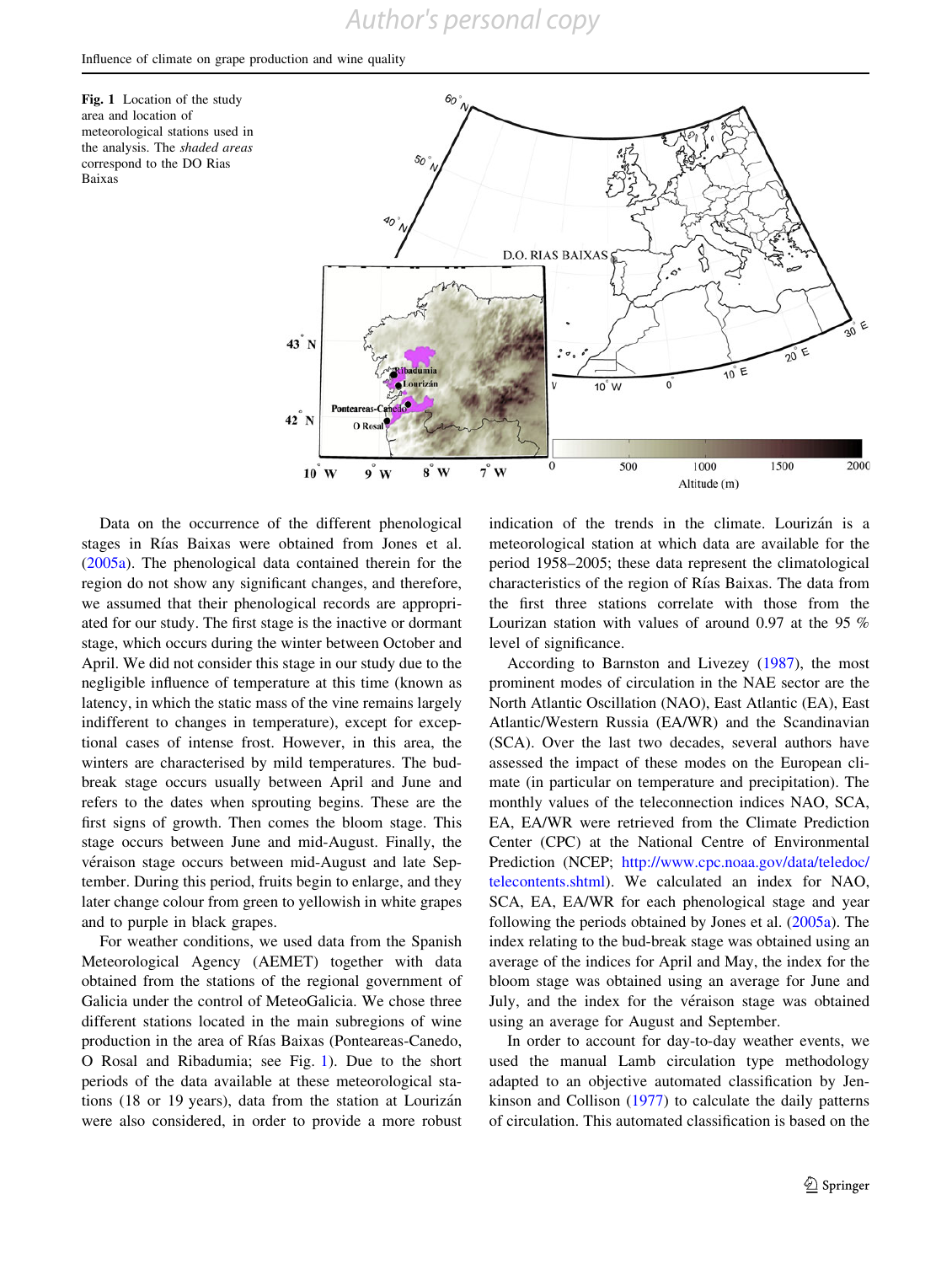use of a set of indices associated with the direction and vorticity of geostrophic flow, and differentiates between meteorological conditions by describing them in terms of circulation parameters or local weather elements. Our data show that a consistent and distinct relationship exists between the circulation types and the temperature and rainfall. We considered ten weather types (NE, E, SE, S, SW, W, NW, N, Cyclone and Anticyclone; Lorenzo et al. [2008\)](#page-11-0).

We also considered three indices commonly used in viticultural zoning. These were the Winkler index, the Huglin index and the hydrothermic index of Branas, Bernon and Levadoux. The first two are indices of heat accumulation or degree-days, and the third is related to the moisture (Blanco et al. [2007;](#page-10-0) Tonietto and Carbonneau [2004\)](#page-11-0).

The Winkler index makes use of the sum of the daily average temperatures between April 1 and October 31. It provides information on the accumulation of heat during the growing season (Amerine and Winkler [1944\)](#page-10-0).

$$
IndWinkler = \sum_{1 \text{ April}}^{31 \text{ October}} ((T_{\text{max}} + T_{\text{min}})/2) - 10
$$
 (1)

The Huglin index is calculated for the period April 1 to September 30 in the Northern hemisphere, with a coefficient of correction  $d$  that takes into account the average period of daylight for the latitude of interest (40– 50°) in our particular case  $d = 1.03$  (Tonietto and Carbonneau [2004](#page-11-0)). This index enables the classification of different viticultural regions of the world in terms of the sum of the temperatures required for vine development and grape ripening (Huglin [1978\)](#page-11-0).

$$
IndHuglin = \sum_{1 \text{ April}}^{30 \text{September}} (((T_{\text{mean}} - 10) + (T_{\text{max}} - 10))/2) \times d
$$
\n(2)

The hydrothermic index of Branas, Bernon and Levadoux (BBL) allows us to study the influence of temperature and precipitation on the grape yield and wine quality. This index is the sum of the monthly products of average temperature (in degrees Celsius) and rainfall (in mm), between April and August.

$$
IndBBL = \sum_{1 \text{ April}}^{31 \text{ August}} T_{mean\_ monthly} P_{\text{ monthly}}
$$
 (3)

This index provides an upper limit above which the possibility of the vine being attacked by mildew is high. Mildew is one of the most common and most devastating diseases of vines. We calculated the value of this index at the different meteorological stations, and its relationship with grape production and wine quality in each case. We also analysed the trends in all indices for the period 1958–2005.

In order to analyse the relationship between the different patterns and indices and the series of grape production and wine quality, we used the Pearson correlation coefficient and the Student's  $t$  test to identify the statistical significance of the correlations.

To avoid long-term trends, before calculating the correlations, we linearly detrended all the series. This process is especially important for those variables such as temperature or grape production, which have shown clear increasing trends in recent years due to global warming or improvements in viticulture (Gimeno et al. [2002](#page-11-0)). The significance of these trends was assessed using the nonparametric Mann–Kendall test (Mann [1945;](#page-11-0) Kendall [1975](#page-11-0)).

For the study of climate change, projections of temperature and precipitation fields were obtained from four models used in the ENSEMBLES project [\(http://www.](http://www.ensembles-eu.org/) [ensembles-eu.org/](http://www.ensembles-eu.org/)) which provide future climate projections at a resolution of 25 km for the A1B scenario (Nakicenovic and Swart [2000](#page-11-0)). The models considered were the BCM-RCA, the ECHAM5-RCA, the ECHAM5- REMO and the HADCM3-RCA. Current conditions were analysed for the period 1961–1991 and future conditions for the period 2061–2091. With the data obtained from the four models, Winkler, Huglin and BBL indices and their trends for the period 1961–2091 were calculated.

## Results

Influence of climate variability on grape production and wine quality

The relationship between the maximum, minimum, and mean temperature and precipitation and the grape yield and wine quality was analysed using the data from the Lourizán station. We considered the three main phenological periods of bud break, bloom and veraison. The results reveal generally positive correlations with temperature for almost all phenological states, for both grape yield and wine quality (Table [1\)](#page-6-0). For precipitation, the correlation was negative for the bud-break and veraison stages for both yield and quality. However, the correlation shows a significantly positive value between grape production and precipitation for the bloom stage, which implies that rainfall is important during this period.

The variations in the spatial distribution, not only of temperature and precipitation, but also of other climate variables, are consequences of the variability of atmospheric circulation. With this in mind, we analysed the influence of these low-frequency modes (NAO, EA,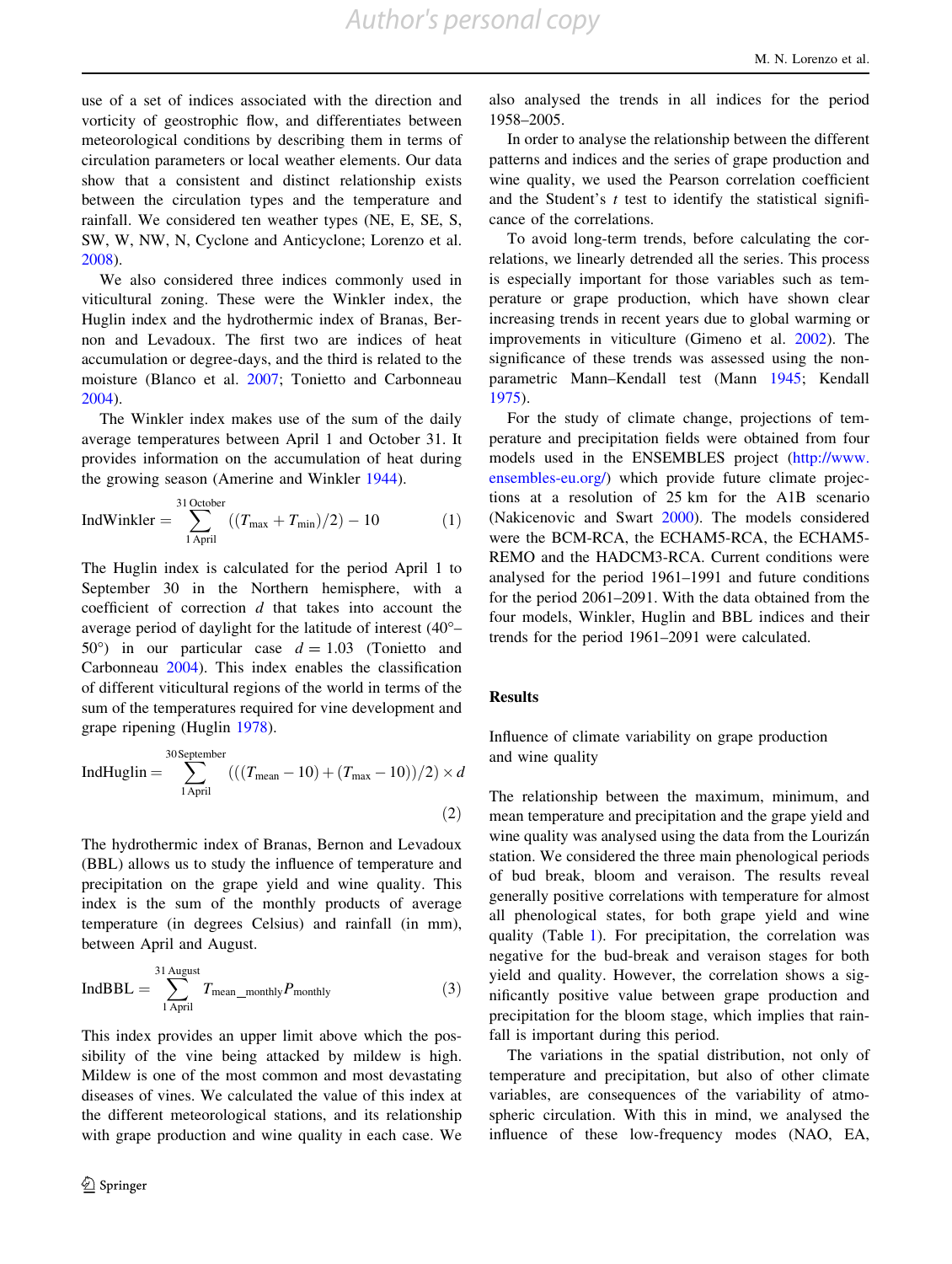<span id="page-6-0"></span>Influence of climate on grape production and wine quality

EA/WR and SCA) in Rías Baixas, considering both the grape production and the wine quality in this DO (Table 2).

The results show that the bud-break stage has a negative correlation with SCA, considering its relationship with grape production. A positive phase for this pattern is represented by a north–south dipole, with settled low pressure over the Iberian Peninsula and high pressure to the north. This leads to wet weather during the bud-break stage, but more importantly, cold conditions with polar air masses reaching the Atlantic coast of Galicia, so the negative sign in the correlation shows that these conditions are detrimental to grape production in Galicia.

The index NAO during the bloom stage has a positive correlation on grape production in Rías Baixas. A positive NAO at this time of year implies a predominantly anticyclonic pattern of circulation, indicating generally high temperatures. Finally, the values of the teleconnection indices during the véraison stage showed no significant influence on grape production in Rías Baixas. In terms of quality, significant correlations were observed in the bloom and véraison stages. In the bloom stage, we found a positive correlation with NAO. As discussed previously, if the NAO is in a positive phase in this period, it is associated with warm temperatures (Ramos [2012\)](#page-11-0).

In the véraison stage, there is a strongly negative correlation between the quality of the wine and EA/WR, possibly because previous studies showed a negative correlation of EA/WR with temperature in summer (Taboada et al. [2009\)](#page-11-0), and when temperatures are low in August and September, the grape cannot attain its optimal level of maturation and the wine quality is poor.

In order to relate day-to-day weather events to grape production and wine quality, we compared the frequency of occurrence of each synoptic case with the production and classification of wines of DO Rías Baixas for the three main phenological stages (bud break, bloom and véraison;

Table 1 Correlation between the time series of temperature and precipitation with grape production and wine quality in the DO Rias Baixas for the different phenological stages of the grape: bud break, bloom and véraison for 1987–2005

|                  | Tmax       | Tmin       | Tmean      | Prec        |
|------------------|------------|------------|------------|-------------|
| Grape production |            |            |            |             |
| <b>Budbreak</b>  | $0.4672**$ | $-0.0046$  | $0.3671*$  | $-0.3538*$  |
| <b>Bloom</b>     | 0.16       | $0.4829**$ | $0.3340*$  | $0.3924**$  |
| Veraison         | $0.4924**$ | 0.1746     | $0.4205**$ | $-0.3195*$  |
| Wine quality     |            |            |            |             |
| <b>Budbreak</b>  | $0.3244*$  | $0.3284*$  | 0.3888**   | $-0.2884$   |
| <b>Bloom</b>     | $0.4848**$ | $0.7041**$ | $0.6339**$ | 0.1481      |
| Veraison         | $0.5724**$ | $-0.0033$  | $0.3957**$ | $-0.6477**$ |
|                  |            |            |            |             |

\*\* Correlations statistically significant at 95 % and \* correlations statistically significant at 90 %

Table 2 Correlation between the time series of teleconnection patterns and grape production and wine quality in the area of DO Rías Baixas for the different phenological stages of the grape: bud break, floraison and véraison for 1987–2009

|                  | NAO      | EA.     | EA/WR     | <b>SCA</b> |
|------------------|----------|---------|-----------|------------|
| Grape production |          |         |           |            |
| Bud break        | 0.002    | 0.02    | $-0.26$   | $-0.36**$  |
| <b>Bloom</b>     | $0.55**$ | $-0.16$ | $-0.02$   | 0.02       |
| Véraison         | $-0.02$  | 0.04    | $-0.23$   | 0.11       |
| Wine quality     |          |         |           |            |
| <b>Bud break</b> | $-0.005$ | 0.04    | $-0.24$   | $-0.22$    |
| <b>Bloom</b>     | $0.29*$  | $-0.23$ | $-0.16$   | 0.14       |
| Véraison         | 0.19     | $-0.03$ | $-0.50**$ | 0.01       |

\*\* Correlations statistically significant at 95 % and \* correlations statistically significant at 90 %

Table [3](#page-7-0)). The results show that the preponderance of type A at the bud-break stage has a very positive influence on the grape production, while an excess of cyclones is detrimental to the production of grapes and wine quality. This finding is in agreement with the results shown in Table 1, where we see that higher temperatures and lower rainfall favour grape yield. The SE type probably favours wine quality; however, the low frequency of this type during the bud-break stage means that no significant correlation can be assumed. At the bloom stage, the frequency of type A is negatively correlated with grape production but the S and SW types are positively correlated, since these types are usually associated with rainfall days that will improve the grape production in our study region (Lorenzo et al. [2008](#page-11-0)). Similar results are found during this stage when analysing the wine quality; moreover, a negative correlation with the NW type is also observed. Finally, during the véraison stage, grape production is favoured by the A type, which supports the process of maturation of the grapes, and negatively influenced by the NW, N and S types, which are characterised by lower temperatures and sporadic rains (Ramos [2012\)](#page-11-0). Wine quality is also favoured by the A type, but the rainy types C and SW and the colder types NW and N are detrimental to it (Lorenzo et al. [2008](#page-11-0); Ramos [2012](#page-11-0)).

The results obtained here may be compared with those made for other areas of wine production in Europe. Two recent studies (Gouveia et al. [2011;](#page-11-0) Santos et al. [2011\)](#page-11-0) showed that for the Douro Region higher temperatures are beneficial to the bloom and véraison stages, in agreement with our results for Rías Baixas. They also showed the important role of precipitation at the end of spring, which is similar to our negative correlation with rainfall in the budbreak stage, but our results differ in the sense that in Rías Baixas, a wet June and July improve grape production. In addition, an analysis of different weather types in the Bordeaux region (Jones and Davis [2000](#page-11-0)) found that grape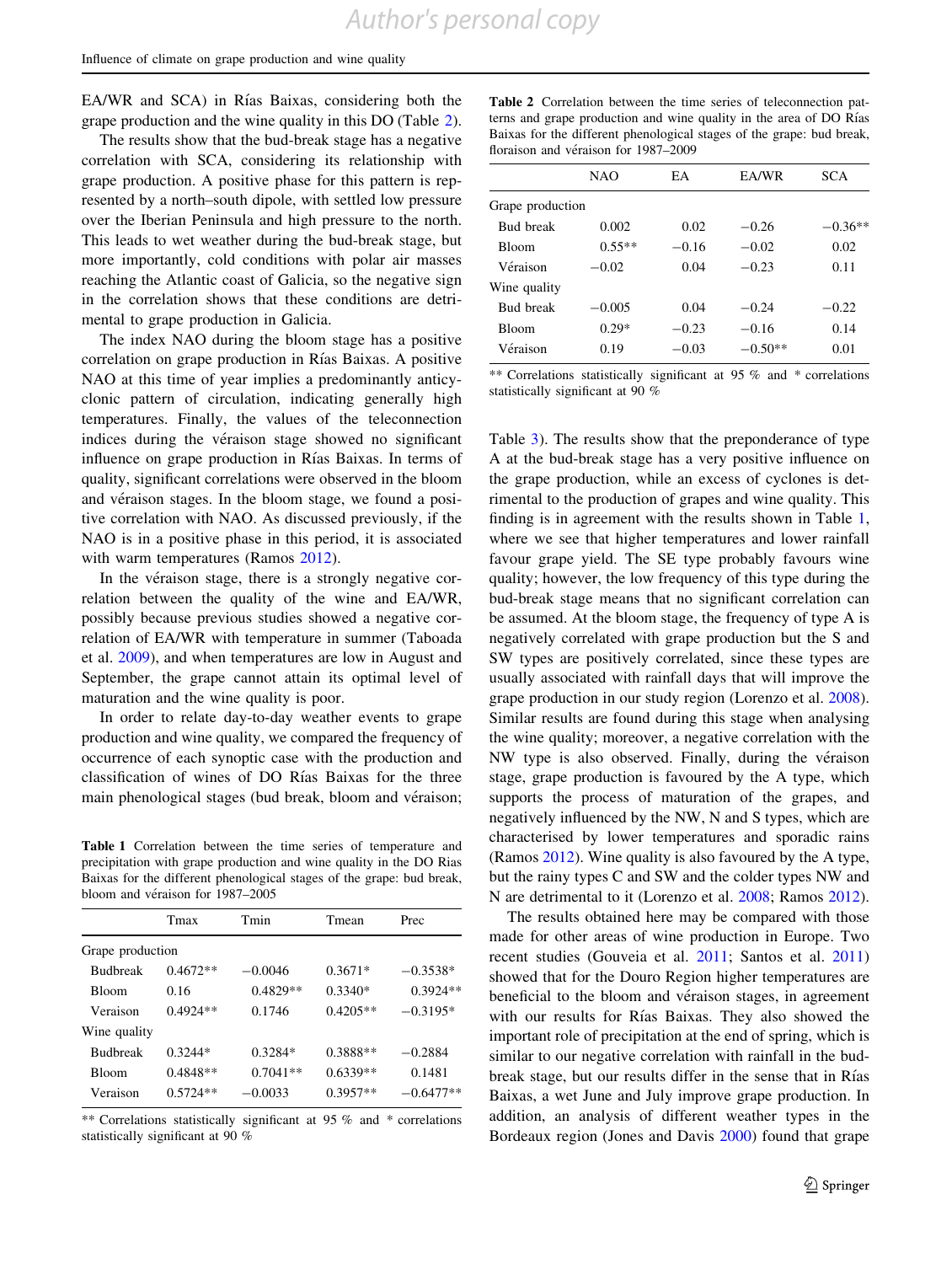|                  | <b>NE</b> | E       | <b>SE</b> | S         | <b>SW</b> | W        | NW        | N         | C         | A         |
|------------------|-----------|---------|-----------|-----------|-----------|----------|-----------|-----------|-----------|-----------|
| Grape production |           |         |           |           |           |          |           |           |           |           |
| Bud break        | $-0.13$   | $-0.17$ | $-0.06$   | $-0.02$   | 0.14      | 0.03     | $-0.07$   | $-0.12$   | $-0.42**$ | $0.44**$  |
| Bloom            | $-0.14$   | $-0.08$ | $-0.09$   | $0.47**$  | $0.38**$  | 0.1      | $-0.07$   | 0.02      | 0.14      | $-0.36**$ |
| Véraison         | $-0.1$    | 0.01    | $-0.19$   | $-0.37**$ | 0.06      | $-0.27$  | $-0.34*$  | $-0.44**$ | $-0.27$   | $0.31*$   |
| Wine quality     |           |         |           |           |           |          |           |           |           |           |
| Bud break        | $-0.15$   | 0.09    | $0.31*$   | 0.04      | $-0.11$   | $-0.16$  | $-0.24$   | $-0.06$   | $-0.31*$  | 0.21      |
| <b>Bloom</b>     | 0.07      | 0.25    | 0.2       | $0.61**$  | 0.19      | $-0.09$  | $-0.34*$  | 0.23      | 0.2       | $-0.51**$ |
| Véraison         | 0.11      | 0.02    | $-0.06$   | $-0.16$   | $-0.37**$ | $-0.31*$ | $-0.41**$ | $-0.11$   | $-0.36**$ | $0.51**$  |

<span id="page-7-0"></span>Table 3 Correlation between the weather types and grape production and wine quality in the area of DO Rías Baixas for the different phenological stages of the grape: bud break, bloom and véraison for 1987–2009

\*\* Correlations statistically significant at 95 % and \* correlations statistically significant at 90 %

production and wine quality in general diminished with the increased incidence of cloudy or humid weather, while it improved with hot and dry conditions. Our analysis shows that the case of Rías Baixas is similar, apart from during the bloom stage, when humid conditions are beneficial and anticyclonic conditions are therefore not helpful. It is noteworthy that during this period, the average rainfall is higher in Bordeaux than in Rías Baixas, and for this reason, more humid conditions can benefit Rías Baixas.

Our results for NAO can be compared with those obtained for an area located on the west coast of Portugal (Esteves and Orgaz [2001\)](#page-11-0), in which the authors showed a positive correlation with the wine quality for NAO in April. In our case, this positive correlation has been obtained for June and July. This difference may be explained in terms of the different correlations between the NAO and climate in this area and Galicia, which is a transitional region in this respect. The difference between the two areas can also clearly be seen in the calculations of the different indices for the whole of Europe (Santos et al. [2012](#page-11-0)).

Trends in temperature and rainfall for DO Rías Baixas during the twentieth century and twenty-first century

#### Trends with weather station data

In the light of climate change, it is interesting to analyse whether the changes observed to date in precipitation and temperature are having any effect on the characteristics of winegrowing areas. Previous studies on the Euro-region Galicia-North Portugal (Gomez-Gesteira et al. [2011\)](#page-11-0) have shown positive trends in spring and summer temperatures and positive trends in spring rainfalls. This could be of benefit to the development of the vineyards during the budbreak and bloom stages. For the autumn, no significant trends in temperature are seen, but a slight positive trend in rainfall is observed. The effect of these trends on grape production and wine quality must be analysed by means of the indices used in viticultural zoning.

For this analysis, we considered three bioclimatic indices commonly used in previous works for viticultural zoning, namely the Winkler index, the Huglin index and the BBL index. These indices were calculated for three different meteorological stations representative of each of the sub-areas of production of DO Rías Baixas, namely Ribadumia, Rosal and Ponteareas-Canedo (the Ribadumia station represents Salnés, Rosal represents the sub-area of the same name, and Ponteareas-Canedo represents Condado, see Fig. [1](#page-4-0)). We also calculated the indices for Lourizán, which provided the longest time series for this area. The values obtained by the Winkler index place Rías Baixas in Region I, this being the coolest region (Amerine and Winkler [1944](#page-10-0)).

The correlation between this index and productivity and quality is significant, as shown in Table [4](#page-8-0). Ribadumia station shows a positive correlation with production with a value of 0.55. This value rises to 0.62 if we take the quality of wine into account. If we look at the correlations with Rosal station, we can see that the values are almost the same as for the case of Ribadumia, with 0.50 for the correlation between Winkler index and production, and 0.55 for the correlation with quality. Finally, the station at Ponteareas-Canedo shows a somewhat lower correlation with productivity with a value of 0.43, although this is still significant at the 95 % level. This lower value may reflect the fact that this sub-area is not representative of the general climatic conditions, because the oceanic influence is not as strong in this region as it is elsewhere in the domain. However, the correlation is significant for the wine quality, with a value of 0.61, which is similar to that of the other sub-areas (Table [4\)](#page-8-0). Similar results were found for the Lourizán station for the period 1987–2005.

The Huglin index provides similar results to the obtained with Winkler index, with positive correlations (significant at the 95 % level) both for production and quality. The values obtained for this index range between 1,600 and 2,200 which situates the DO Rías Baixas somewhere between cool and temperate climate.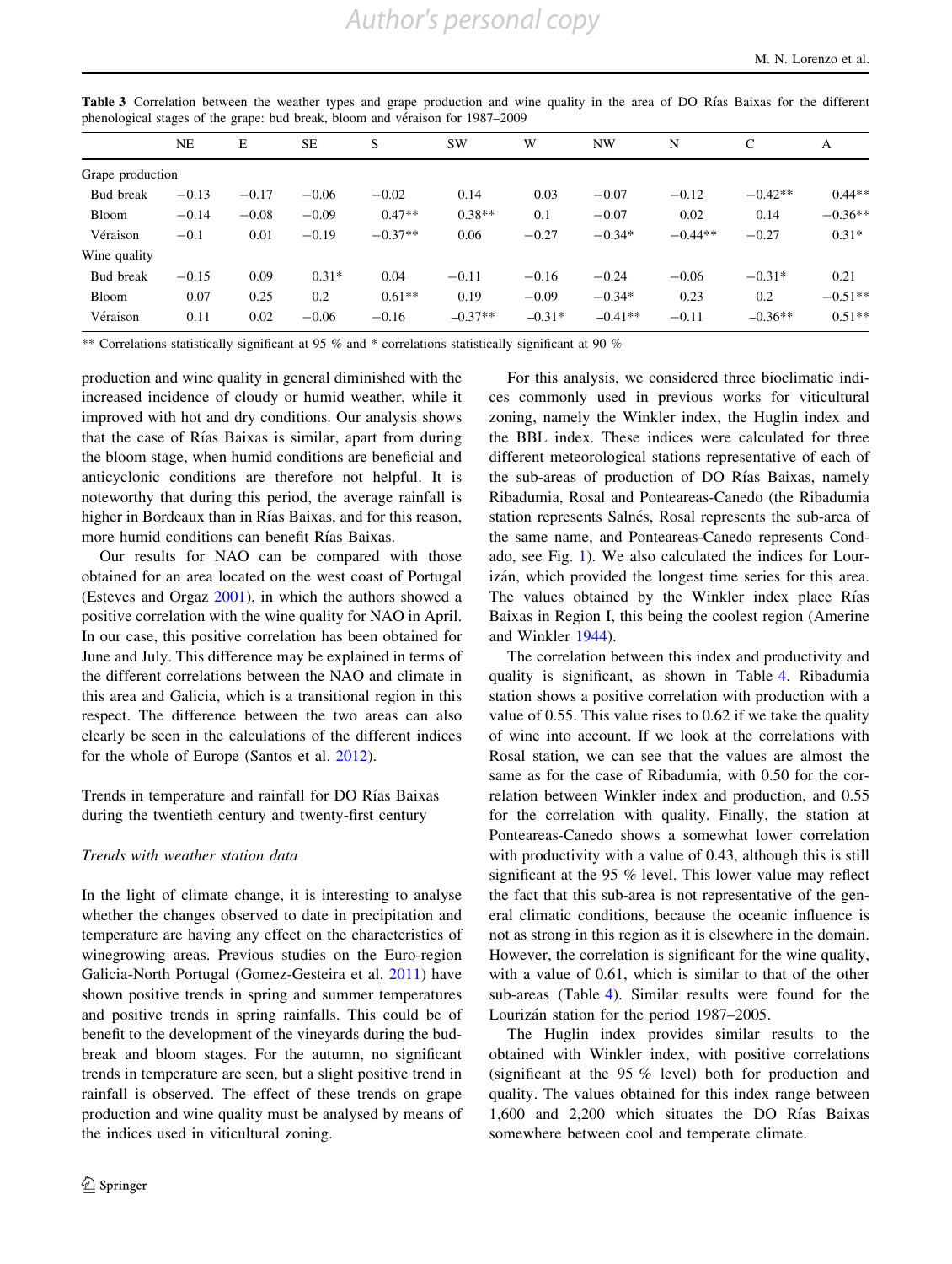#### <span id="page-8-0"></span>Influence of climate on grape production and wine quality

The BBL index shows values greater than 2,000 for our stations, which implies that Rías Baixas DO could be at risk of exposure of its vines to diseases such a downy mildew. We calculated the correlations between the hydrothermic index BBL obtained for the four stations considered and grape production and wine quality. This index takes into account not only temperature but also precipitation patterns. In Table 4, it can be seen that the correlations between grape production and wine quality with the hydrothermic index of BBL are negative. This is because this index considers the amount of rainfall and reflects the detrimental role of the accumulated rainfall on the maturation of the grapes and the appearance of mildew. An increase in rainfall produces a greater value of the index, and this implies a greater likelihood that the vineyards will be affected by mildew. Mildew is one of the best known and most serious diseases of vines, because under certain environmental conditions, it can attack all the green organs in the vineyard, causing losses of up to 50 % or more of the crop. It is caused by the fungus Plasmopara viticola and appears in regions where the climate is hot and humid during the period of vegetative growth.

We have also analysed the trend of these three indices for the period 1958–2005 (Fig. [2\)](#page-9-0). These indices were calculated using only the values of temperature and rainfall of the Lourizán station. Data from this station are strongly correlated with those of the other stations considered (values of correlation  $>0.96$ ; Lorenzo et al. [2008\)](#page-11-0). The results obtained after applying the Mann–Kendall test to the series of the last 48 years show a significant positive trend at the 95 % level in the Winkler index and 99 %in the Huglin index, which suggests that the thermal conditions for the development and maturation of grapes are

Table 4 Correlation for the Winkler and Huglin indices, and for the BBL index calculated for the three stations representing the different sub-areas of DO Rías Baixas, with quality and production for 1987–2005

|                     | Ribadumia | Rosal     | Ponteareas-<br>Canedo | Lourizán  |
|---------------------|-----------|-----------|-----------------------|-----------|
| Winkler index       |           |           |                       |           |
| Grape<br>production | $0.55**$  | $0.50**$  | $0.43**$              | $0.59**$  |
| Wine quality        | $0.62**$  | $0.55**$  | $0.61**$              | $0.72**$  |
| Huglin index        |           |           |                       |           |
| Grape<br>production | $0.58**$  | $0.45**$  | $0.40**$              | $0.57**$  |
| Wine quality        | $0.60**$  | $0.51**$  | $0.52**$              | $0.62**$  |
| BBL index           |           |           |                       |           |
| Grape<br>production | $-0.36*$  | $-0.60**$ | $-0.38*$              | $-0.41**$ |
| Wine quality        | $-0.31*$  | $-0.55**$ | $-0.38*$              | $-0.39**$ |

\*\* Correlations statistically significant at 95 % and \* correlations statistically significant at 90 %

improving. These results are in agreement with previous findings for Europe (Santos et al. [2012\)](#page-11-0).

#### Trends with regional climate model projections

The previous results obtained with weather station data lead us to think that one would expect changes in the categorisation of wine if the present rates of Winkler and Huglin indices continues into the twenty-first century. To study if these trends will continue in the coming decades, four models of the Ensembles project were considered to calculate the evolution of the three bioclimatic indices in the period 1961–2091 in Lourizán nearest grid point. This larger period was divided in two sub-periods: 1961–1991 and 2061–2091. The comparison between these two periods shows a significant increase in the indices related with the accumulation heat, namely, Winkler and Huglin (Table [5\)](#page-9-0). This increase in temperature can lead to changes in regional categorisation, according to Winkler and Huglin index, leading to potential changes on the election of the grape varieties and wine styles. Meanwhile, there is also a decrease in the value of the BBL index, possibly associated with a decrease in rainfall. This change could diminish plant health spending in the future by reducing the possibility of attacks by pests such as the mildew.

The average trend and its standard deviation predicted by the 4 models for the period 1961–2091 can been seen in Fig. [3](#page-10-0) where there is a higher uncertainty in the BBL index than in the other indices. This is because this index depends highly on rainfall that has large uncertainties in climate models. It should also be noted that the indices show values slightly smaller than those obtained with real data station (see Fig. [3\)](#page-10-0). This may be because the models predict with reasonable accuracy the average values of temperature but it is more difficult to predict extreme values, and the Winkler and Huglin indices are calculated using  $10^{\circ}$ C as base temperatures. In particular, most of the models of Ensemble project underestimate temperatures in particular the maximum temperatures ([https://sites.google.com/site/](https://sites.google.com/site/rt3validation/) [rt3validation/](https://sites.google.com/site/rt3validation/)). If we compare values of the Huglin index obtained with real data with the results of the model (Fig. [3\)](#page-10-0), we can appreciate a significant bias that is maintained for the future projections. Besides the inner uncertainty of models, it must be noted that in this case, there are other uncertainties linked to bioclimatic indices. Those indices have been developed to take into account, in a synthetic way, the characteristics of a certain area to develop viticulture. They are used to made up zonification studies, but the application to a certain area, as the one studied in this paper may be taken with caution, because local details such as grape species or soil characteristics may also change in the future. Nevertheless, the main result is that the trends are confirmed which means that we might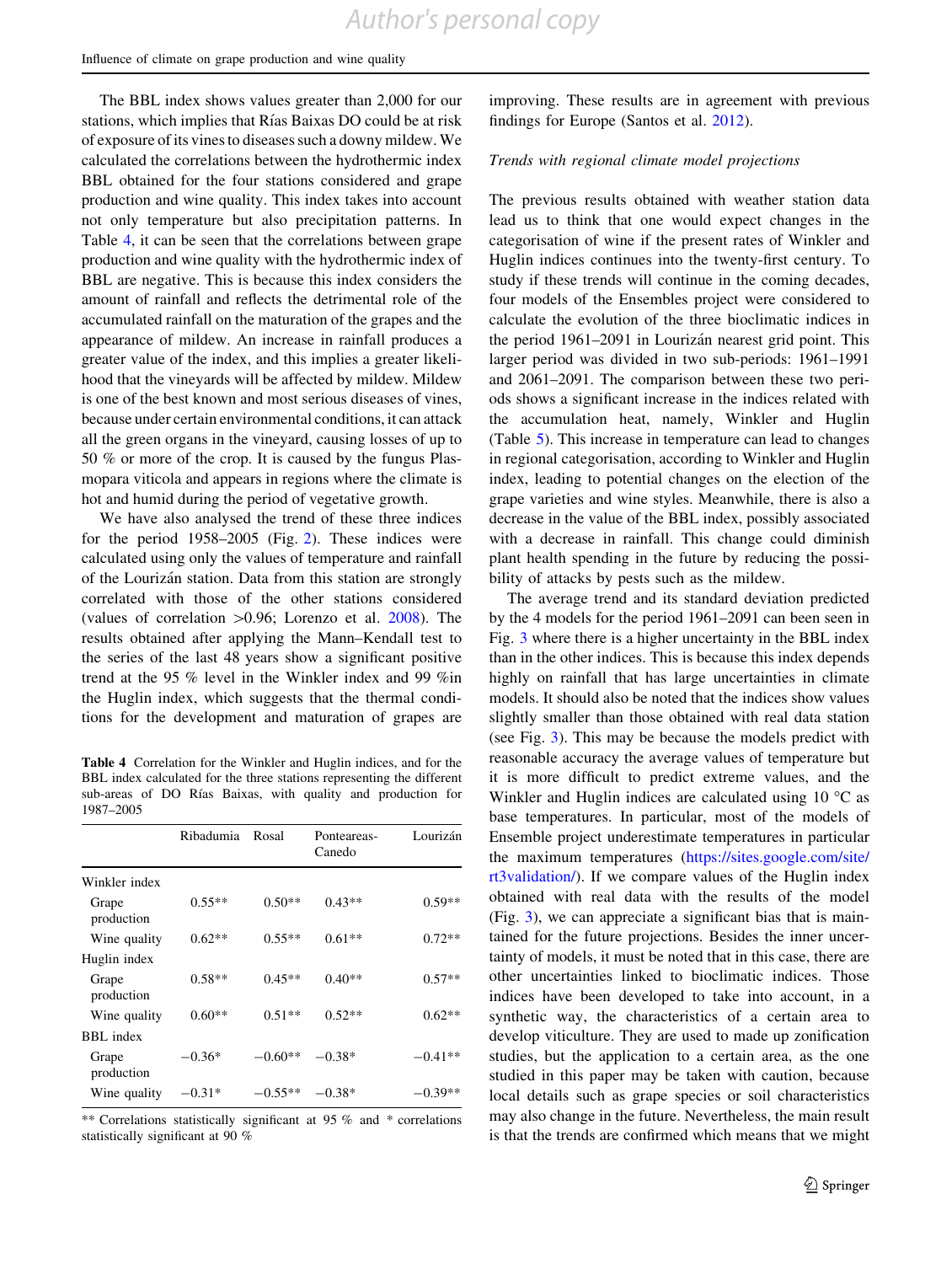<span id="page-9-0"></span>

Fig. 2 Annual evolution and long-term trends of three bioclimatic indices for 1958–2005: The Winkler index shows a positive trend of 36 growing degree days per decade at the level of 95 % (line with circles and thin slope with dashed line), the Huglin index shows a

positive trend of 50 units per decade at the level of 99 % (line with triangles and wide slope with dashed line), and the BBL index shows a non-significant trend (line with squares and slope with dotted line)

Table 5 Differences averages of the four models and the ensemble of them between 2061 and 2091 period minus and 1961–1991 period for the three agroclimatic indices calculated at the point nearest to Lourizán station

| Models         | Winkler index | Huglin index | <b>BBL</b> index |
|----------------|---------------|--------------|------------------|
| <b>BCM-RCA</b> | 384**         | $368**$      | $-1,163**$       |
| ECHAM5-RCA     | 579**         | $556**$      | $-2,234**$       |
| ECHAM5-REMO    | $526**$       | $485**$      | $-8,560**$       |
| HADCM3-RCA     | $662**$       | $642**$      | $-576*$          |
| Ensemble mean  | 538**         | $512**$      | $-3.134**$       |

\*\* Significant differences at level 95 %,\* significant differences at level 99 % using a Wilcoxon rank sum test

expect in the coming years higher indices of Winkler and Huglin and lower BBL index in the region of Rias Baixas. With these trends, the DO Rías Baixas could in future belong to the Warm Temperate region as defined by the Huglin index, and this would allow the introduction of new varieties of grape in this region.

## **Conclusions**

Agriculture in general and viticulture in particular are strongly influenced by climate. In the present paper, we have investigated the relationships between climatic variability and grape production and wine quality in the DO Rías Baixas. Our main conclusions are as follows:

- There are significant positive correlations between temperature and grape production and wine quality in the area. Rainfall has a negative correlation apart from during the bloom period when rainfall is beneficial.
- The NAO and EA/WR teleconnection patterns have a positive correlation with grape production in the bud-break phenological stage. Considering the quality of the wine, we have seen a positive correlation between the NAO index and grape production, but only during the bloom stage. During the véraison stage, we found a negative correlation between grape production and EA/WR.
- Day-to-day variations in weather also influence both grape production and wine quality. Thus, S and SW circulation types are beneficial when they appear during the bloom stage, but S types cause damage during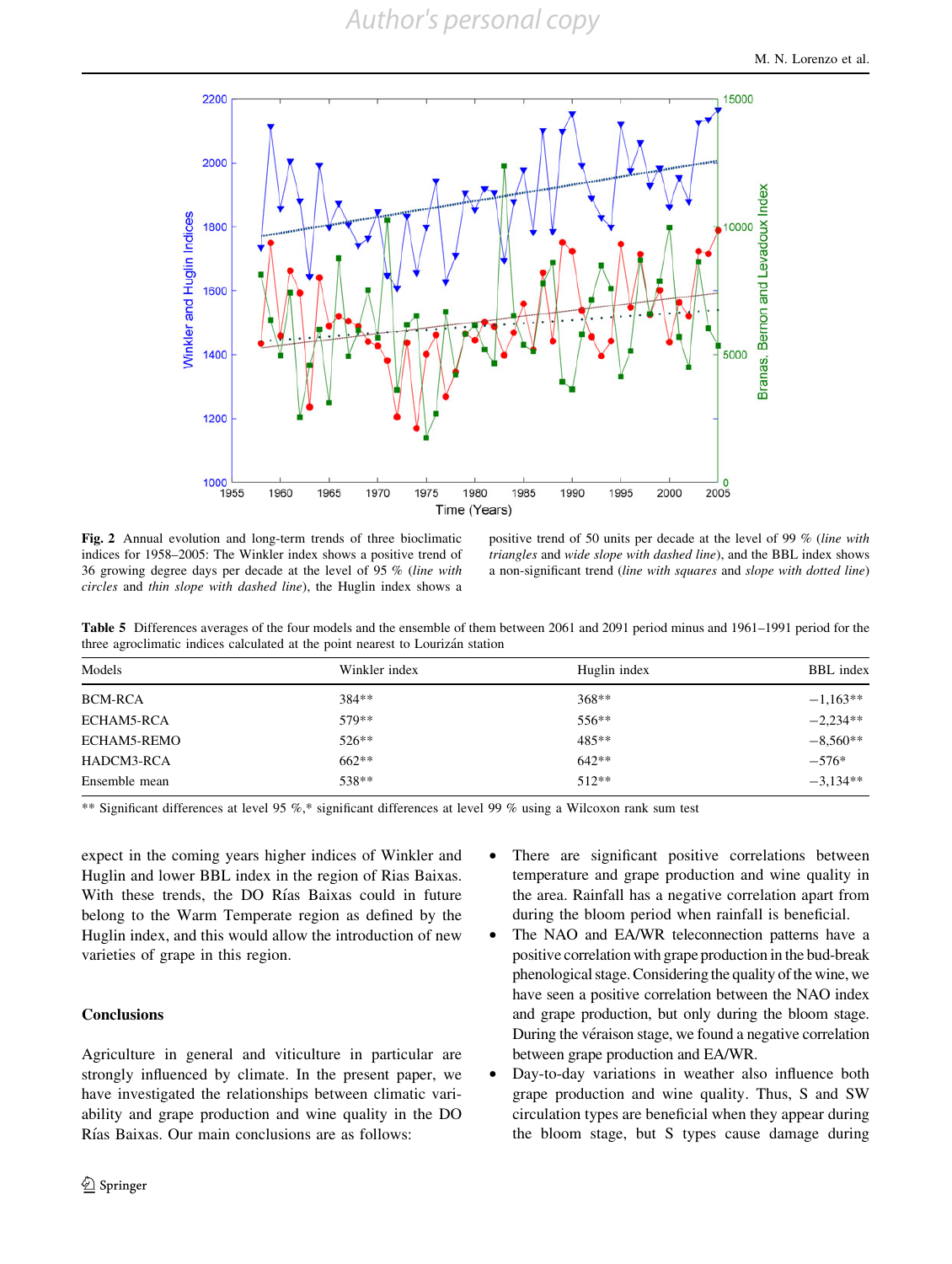# *Author's personal copy*

<span id="page-10-0"></span>Influence of climate on grape production and wine quality



Fig. 3 Values for the period 1961–2091 of the three agroclimatic indices. The wide solid line represents the average of the 4 models, and the shaded region represents the dispersion. The trends of the average of the 4 models are positive in the case of Winkler and

véraison. NW and N types are also harmful in this final phenological stage. C types are detrimental in budbreak stage, and A types are positively correlated with grape production during bud break and véraison, but the correlation is negative during the bloom stage. Wine quality correlations are similar, considering again the harmful role of A types during the bloom stage that then become favourable during véraison. In this last stage, C, NW and SW types are negatively correlated with quality due to the rainfall and low temperatures associated with them at this time.

- In the analysis of weather station data, the Winkler index shows that the DO Rías Baixas is located in Region I, while the Huglin index shows that the region is classified between Cool and Temperate. The hydrothermic BBL index shows values in excess of 2000. As expected, a significantly negative correlation was found between it and grape production and wine quality. At the same time, there is a strongly positive correlation for the Winkler index, which reflects the heat accumulated between April and October. Moreover, the trends in temperature in recent decades have caused a positive significant trend in the Winkler and Huglin indices, while the BBL index shows no significant trend because there has not been a clear trend in precipitation in the region. If maintained, those trends imply that Rías Baixas will be a warm temperate area in future decades.
- In the analysis of climate models, a significant increase in the values of the Winkler and Huglin indices at the end of twenty-first century and a decrease in the BBL index is observed for the scenario A1B. Although more analysis must be done with more models and scenarios, the results confirm a warming of the area with less precipitations. This means a change in the categorisation of the DO Rias Baixas and it could allow the

Huglin index (53 and 51 units per decade, respectively) and negative in the case of BBL index  $(-300)$  units per decade), in all cases are significant at level 95 % using a Mann–Kendall test

introduction of new varieties of grapes in the next decades. On the other hand, these changes could incorporate possible mitigation strategies through cultivation methods. The main result of this study would be that the varietal spectrum of the DO Rías Baixas could change substantially since the suitability for the cultivation of a given cultivar is largely temperature driven.

Our findings have allowed the characterisation of the relationship between different climatic factors and grape production and wine quality in DO Rı´as Baixas and to infer trends associated with climate change that suggest better conditions in future for the development and maturation of crops.

Acknowledgments This work was supported by the Xunta de Galicia under Research Grant No. 10PXIB383169PR and cofinancing by European Regional Development Fund (FEDER). J. J. Taboada acknowledges the financial support from the Department of Environment of the Galician Government (Xunta de Galicia).

#### References

- Amerine MA, Winkler AJ (1944) Composition and quality of musts and wines of California grapes. Hilgard 15:493–673
- Barnston AG, Livezey RE (1987) Classification, seasonality and persistence of low frequency atmospheric circulation patterns. Mon Weather Rev 115:1083–1126
- Blanco D, Queijeiro JM, Jones GV (2007) Spatial climate variability and viticulture in the Miño River Valley of Spain. Vitis 46:63-70
- Camps JO, Ramos MC (2010) Grape harvest and yield responses to inter-annual changes in temperature and precipitation in an area of north-east Spain with a Mediterranean climate. Int J Biometeorol. doi:[10.1007/s00484-011-0489-3](http://dx.doi.org/10.1007/s00484-011-0489-3)
- Camps JO, Ramos MC (2011) Grape harvest and yield responses to inter-annual changes in temperature and precipitation in an area of north-east Spain with a Mediterranean climate. Int J Biometeorol. doi:[10.1007/s00484-011-0489-3](http://dx.doi.org/10.1007/s00484-011-0489-3)